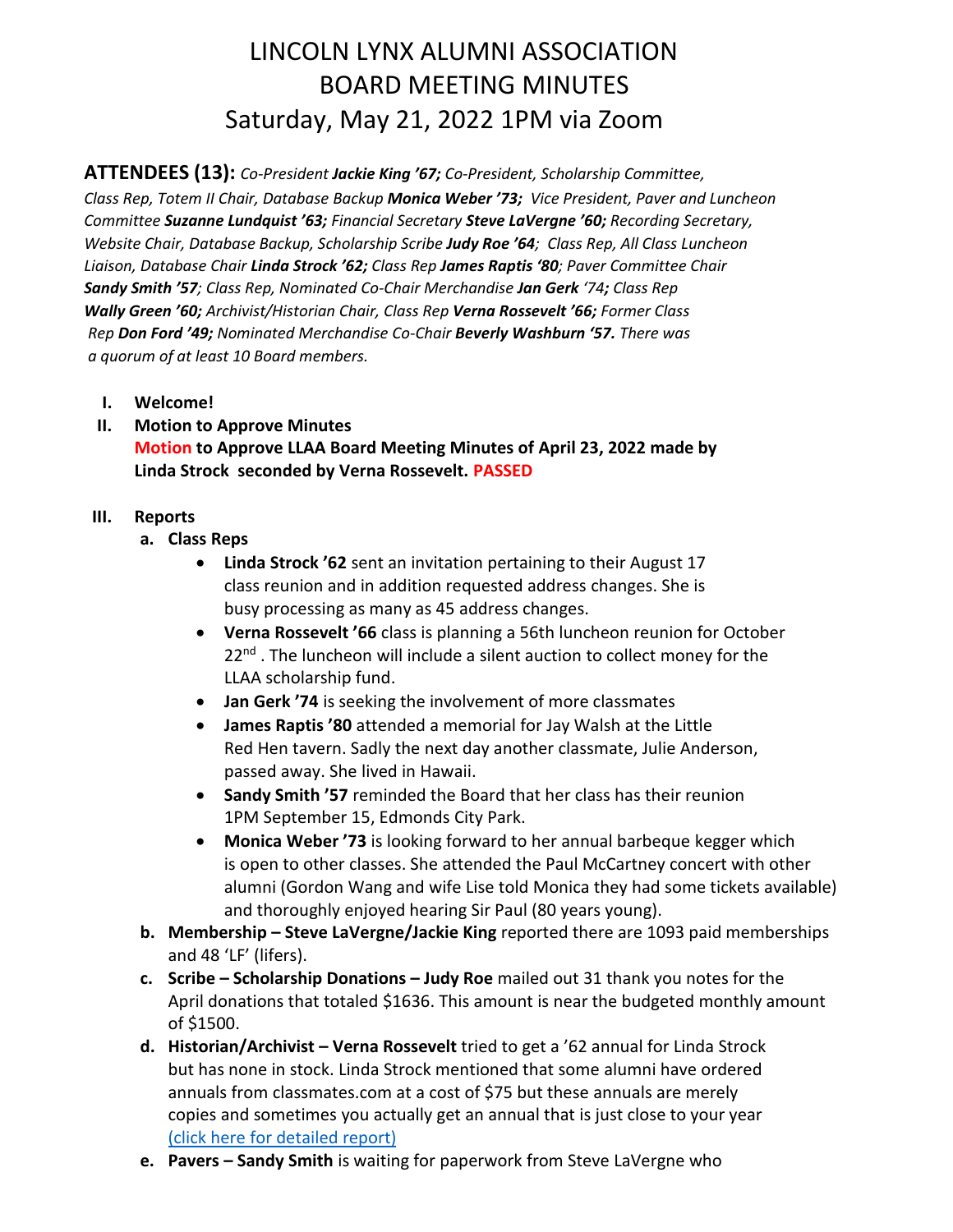has about 15 orders. Sandy already has 1 order and told the Board that she needs a minimum of 35 orders before she can submit an order to Quiring Monuments.

 The deadline for ordering an engraved paver has been extended to June 30<sup>th</sup> just for the Lincoln High class of 2022.

## **IV. All Class Luncheon (June 4th "Don't Count the Years…Count the Memories") – Linda Strock and Suzanne Lundquist**

### **a. Luncheon report**

- **1. Silent Auction? Marilyn Enloe** has accumulated about 40 items. Bev Washburn is building a basket of LLAA merchandise for the auction. Marilyn Enloe would appreciate receiving the completed donation form(s) with photo(s) of the donated items in advance [\(click here\).](https://lincolnhighlynx.org/uploads/AllClassLuncheonDonationReceipt_2022.pdf)
- **2. Volunteers (set-up time) – how many needed?** Linda Strock is going to ask for 8AM entry to the Nile Shriners facility. There will be 8 per table to allow for more distancing.
- **3. COVID-19 check-in volunteers?** Since Linda Strock has not heard from Kathy Bourg '66 who was going to check vaccination status at the door, Monica Weber offered to do this. Wally Green suggested the Board send an email to attendees prior to the luncheon **reminding them to bring proof of vaccination**. Judy Roe will send a list of attendees and their email addresses to Jackie King who will send out the email reminders to attendees.
- **4. Cookie baggers?** The Board decided to order 200 cookies. Jackie King has ordered the bags and will get them to James Raptis who agreed to do the bagging. The Nile Shriners approved the plan to put the bagged cookies at each plate.
- **5. Clean-up/other volunteers**? John Harter '63 agreed to be the MC. Steve Shelton '62 will do the photographs and slide show. Michele Henderson '64 in past Board meetings has agreed to help Judy Roe with setup of centerpieces. Both plan to arrive at 8AM if Shriners agree to opening at 8AM. Lynne Emmons and Steve LaVergne will process the late registrations at the door.
- **b. Registered 101 @\$38 and 23 @ \$35 = 124** The amount was adjusted to about 137 as of May 21 $\mathrm{^{st}}$ .
- **c. Of the 47 alumni 2020 prepaids @ \$35**
	- **1. 23 are coming to luncheon**
	- **2. 6 donated their registration fee to Scholarship Fee**
	- **3. 3 tickets are being donated at the door for this year's luncheon**
	- **4. 1 requested a refund**
	- **5. 14 no response to email/call (6 are Class of 1955)**
- **V. Scholarship Committee Report - Monica Weber (for Chair Monika Lirio: [click here for report\)](https://lincolnhighlynx.org/uploads/Scholarships_2022.pdf) Motion to Approve the 2022 five Scholarship Awards as recommended by the Scholarship Committee in the amount of \$3000 (this amount pertains only to scholarship awards for 2022 and may vary in upcoming years) for each of 5 scholarship awards for a total of \$15,000 made by Monica Weber and seconded by Steve LaVergne. PASSED**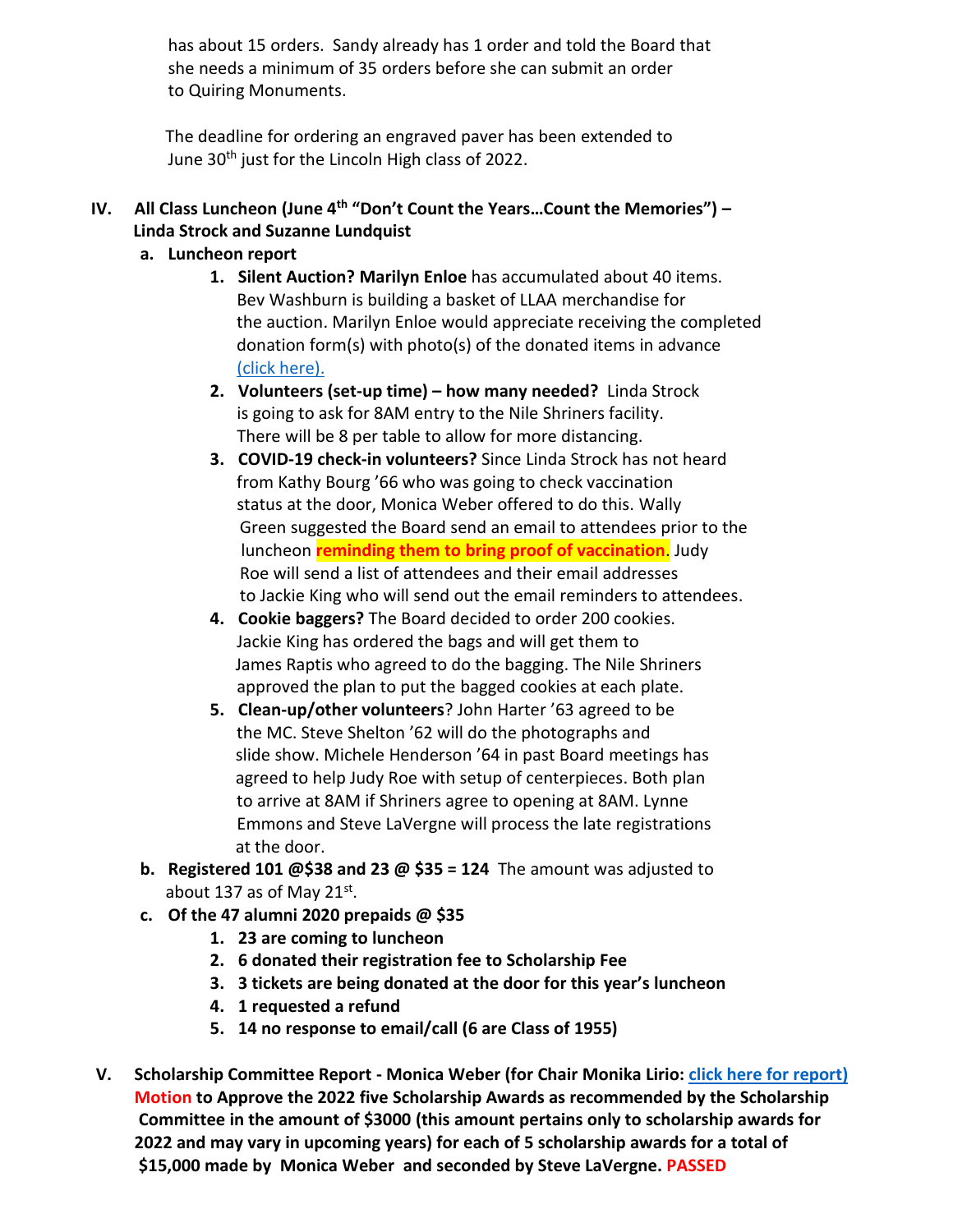There were 11 applications and 6 rejections. Four of the applications were from Lincoln High current graduates. Of the 5 award winners, 3 were Lincoln High current graduates.

Prior to voting, Don Ford expressed concern about increasing the scholarship award from the stated limit of \$2000 to \$3000. Considering declining membership (LLAA lost one third of its members in the past few years), this increase may not from a long term perspective be prudent. Scholarship donations are not increasing as we would like. In addition, he was totally amazed that only 11 applications (in recent years as many as 30 applications have been considered for scholarship awards) were received by LLAA. Monice Weber countered with these ideas: in the future the dollar amount given for each award can be less and this group of 5 award winners are stellar students.

### **VI. Financial Statements – Lynne Emmons**

### **Motion to Approve April 30, 2022 and Financial Statements made by Steve Lavergne and seconded by Linda Strock. PASSED**

**a. Recommendation from Lynne Emmons:** I will be in Sonoma, CA on vacation so will not make the meeting. I propose that we invest \$50,000 of Scholarship savings (primarily a result of closing the Heritage Annuity account) in a CD, preferably at US Bank for 17 months. The earned interest rate is .15%. The 3-month CD pays pitiful interest although better than leaving the money in savings. If the Board approves paying out \$15K for this year's Scholarship awards and reserving \$30K for 2023 scholarships, we will still have \$29K in accessible bank funds and have the full year to collect more funds.

# **Motion to Approve Lynne Emmons investing \$50,000 from the Scholarship Savings account into a 17-month CD at US Bank made by \_\_\_\_\_\_\_\_\_\_\_\_\_\_\_\_\_\_ and seconded by**

**MOTION TABLED** pending discussion with Lynne Emmons and seeking higher paying **1 year** CD options in accordance with suggestions from Don Ford.

#### **VII. Merchandise**

- **a. Merry Pritchard** has resigned too much on her platter
- **b. Jan Trokey Gerk (Class Rep for '74) and Bev Washburn ('57)** nominated by Jackie King to be Merchandise Co-Chairs

**Motion to Approve Jan Trokey Gerk and Bev Washburn as Merchandise Co-Chairs made by Sandy Smith and seconded by Verna Rossevelt PASSED**

**c. Merchandise Report/Update – Bev Washburn** will setup a sale table at the All Class Luncheon. This table will contain previous merchandise such as vests, tee shirts, sweat shirts, and polar fleece that remain in stock. The purpose is to will make room for the new items such as tee shirts and playing cards. The new wearing apparel will be different because they feature the phrase "Lincoln Lynx Alumni Association".

Jackie King and Monica Weber are bringing their "payment squares". Lynne Emmons may need to provide access to a "payment square" to Jan Gerk before the All Class Luncheon on June 4<sup>th</sup>..

**VIII. Update: HMD Add PROMO CODE to signup/renewal application forms and to administration web pages for one-year 'Free' membership and 'Free' renewal – Jackie King/Judy Roe** remarked that initial test results done by Jackie King and